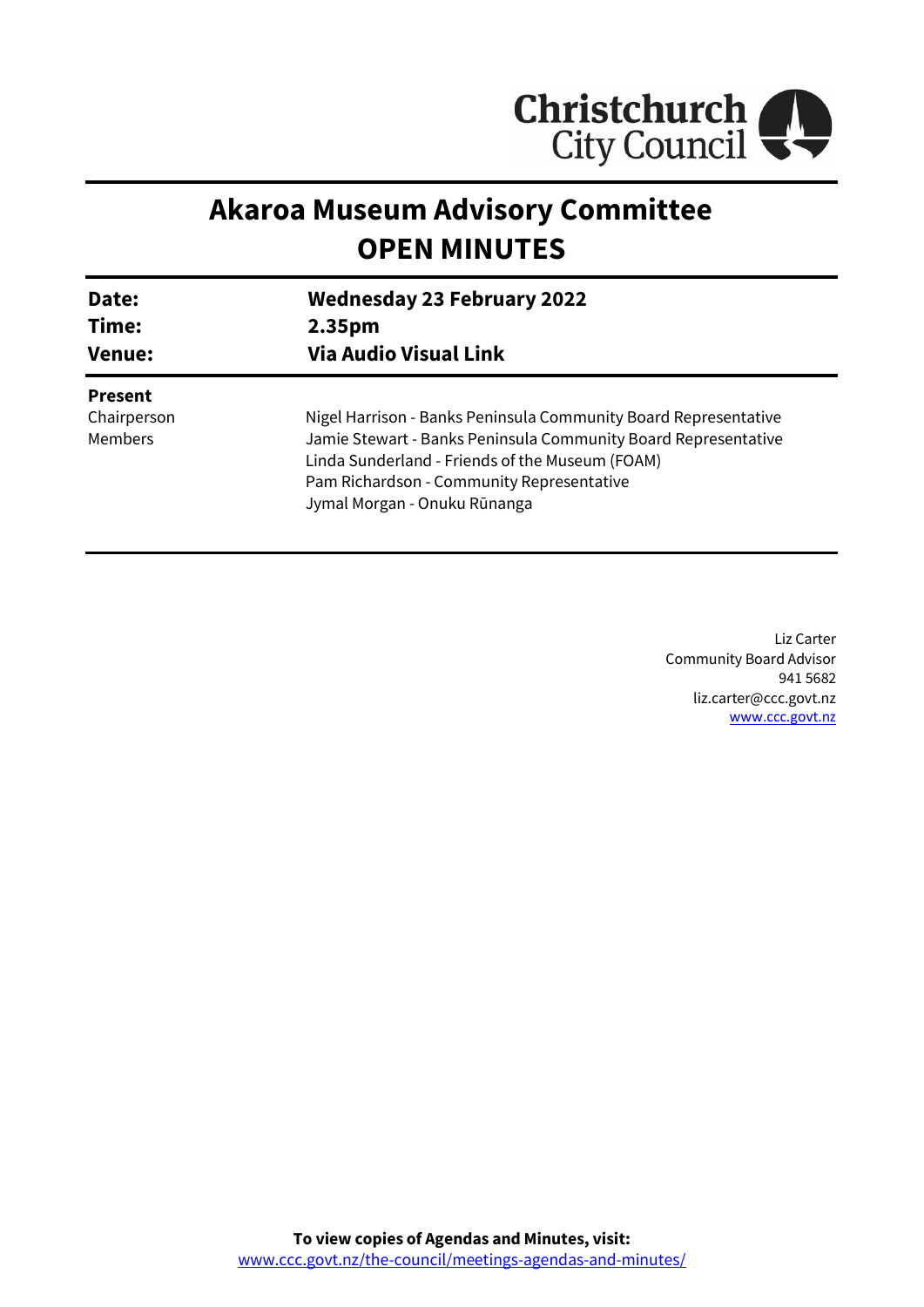

**Part A Matters Requiring a Council Decision**

- **Part B Reports for Information**
- **Part C Decisions Under Delegation**

The agenda was dealt with in the following order.

# **1. Apologies Ngā Whakapāha**

# **Part C Committee Resolved AMA/2022/00001**

That the apology for absence received from Sue Craw, be accepted.

Pam Richardson/Linda Sunderland **Carried**

# **2. Declarations of Interest Ngā Whakapuaki Aronga**

#### **Part B**

There were no declarations of interest recorded.

# **3. Confirmation of Previous Minutes Te Whakaāe o te hui o mua**

### **Part C**

### **Committee Resolved AMA/2022/00002**

That the minutes of the Akaroa Museum Advisory Committee meeting held on Wednesday, 23 June 2021 be confirmed.

Jymal Morgan/Nigel Harrison **Carried**

# **4. Deputations by Appointment Ngā Huinga Whakaritenga**

#### **Part B**

There were no deputations by appointment.

## **5. Akaroa Museum Director's Update**

The Director spoke on the matters raised in her written report:

- Visitors
	- o Visitor numbers have decreased drastically because of Covid.
- Operating under Covid Restrictions
	- o How the Museum is operating under current Covid restrictions.
	- o Cancellations from about half of the school groups that had been booked.
	- o Events have been cancelled
- Exhibitions
	- o Current exhibition will be changed over at Easter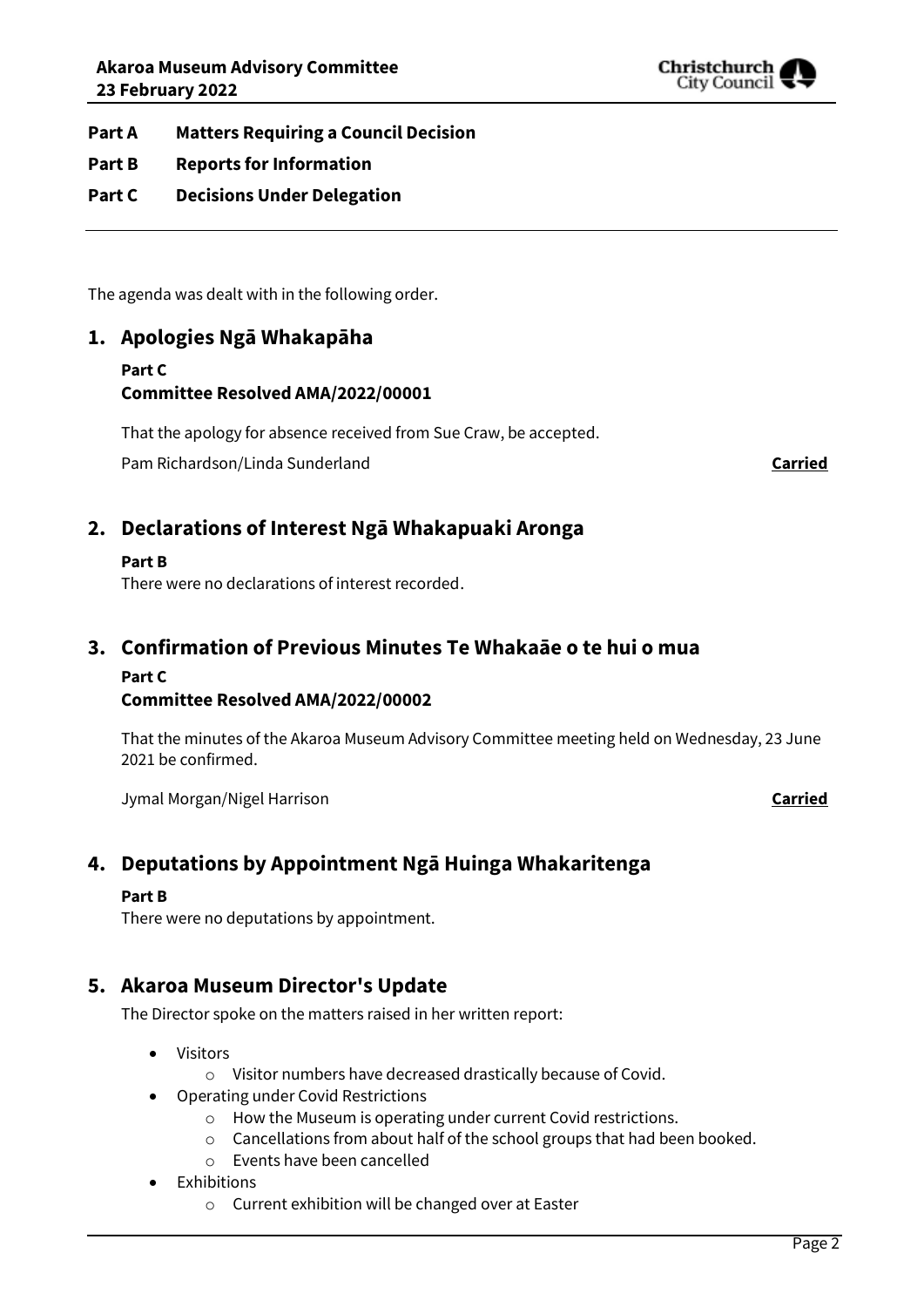

- Collections
	- o Staff are working to ensure compliance with changes to firearms legislation.
- Annual Plan
	- o Funding proposed to be cut from the Museum budget has been restored in the Draft Annual Plan.
	- o Ask people who were supportive of the Museum over the funding to make submissions to the Annual Plan to support its retention.
- Looking forward
	- $\circ$  Staff are considering a second exhibition on Takapūneke, working with Ōnuku Rūnanga.
- Facilities
	- o Savings of about one third have been made in the Facilities budget using a locally based contractor.
- Events
	- o Antiques Fair still planned at this stage for ANZAC weekend.

#### **Committee Resolved AMA/2022/00003**

#### **Officer Recommendation accepted without change**

#### **Part C**

That the Akaroa Museum Advisory Committee:

 $1.$ Receive the information in the Museum Director's Report

Pam Richardson/Linda Sunderland **Carried**

# **6. Friends of Akaroa Museum (FOAM) - Presidents Update**

President Linda Sunderland spoke to her report:

- Introduction
	- $\circ$  Linda introduced herself as the newly elected President of the Friends of Akaroa Museum, replacing David Miller after his exemplary nine years as President.
- Advocacy
	- o FOAM had been advocating strongly for the proposed cuts to the Museum budget to be reinstated. She thanked all those who had helped to bring this about.
- Activities and Events
	- $\circ$  Many events have had to be cancelled, resulting in a loss of fundraising. A Covid Policy is being developed to assist with events.
- FOAM Projects
	- o Paving for Posterity able to still continue.
	- o Headstone Project still going ahead.
	- o Oral History a Privacy Policy has been drafted to use in conjunction with this project. Data is going to be transferred to Turanga Library.
- Other Works
	- o Both Covid and Privacy Policies are in draft and being reviewed.